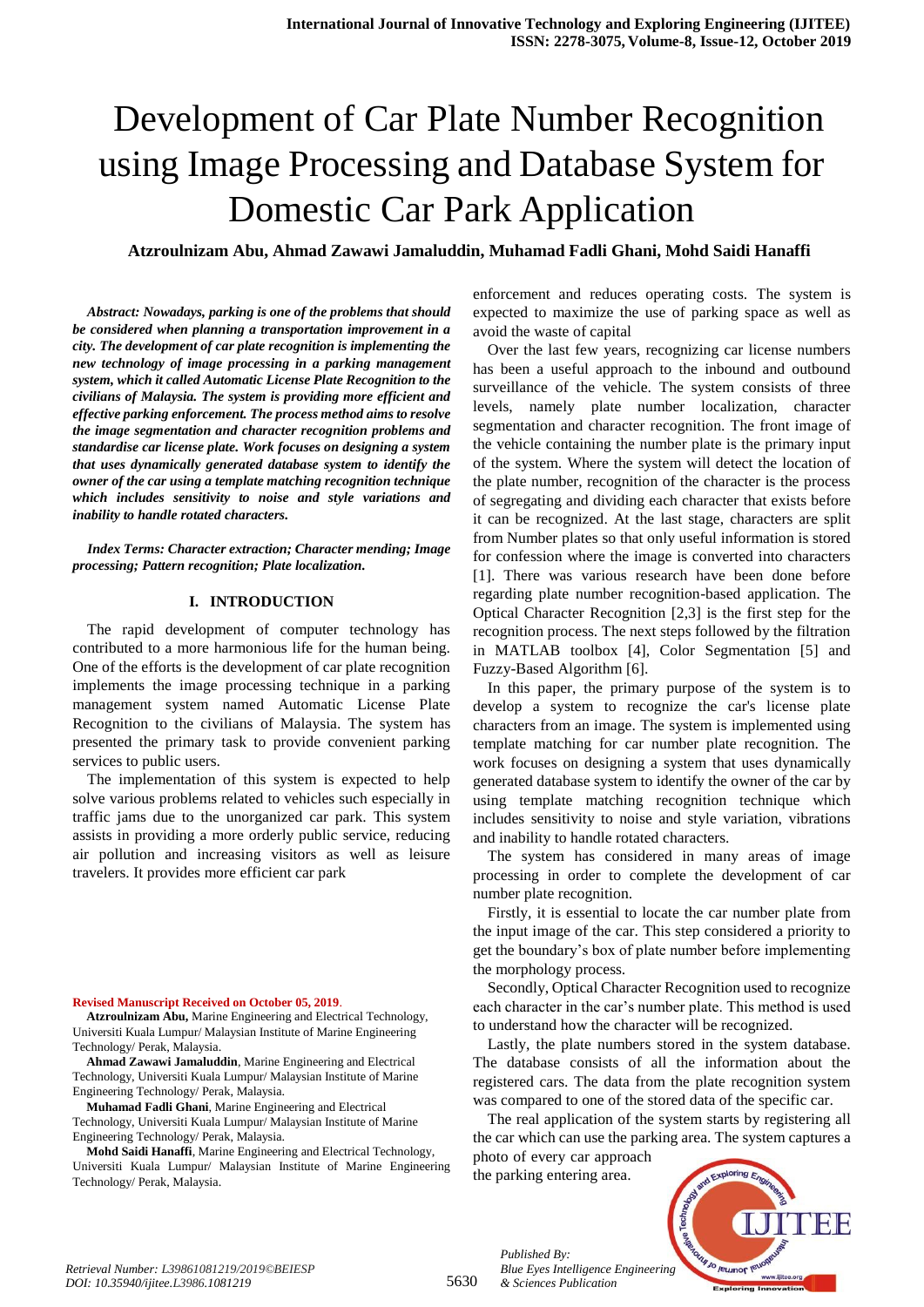The system processed the plate number and compared the registered plate number in the database as the authorization before entering the parking area. Once the plate number identical and found in the database, the car allowed to enter the parking area. Otherwise, the owner needs to register his or her car.

## **II. LITERATURE REVIEW**

Computer vision, image processing and character recognition algorithm played an essential role in image and video analysis in identifying the vehicle plate number. The plate number recognition system consists of a camera, frame grabber, computer and Matlab software for image processing, character recognition and analysis.

The replication as human like reading capability becomes intensive research for several decades. Many researchers published scientific papers related to the topics. However, the final goal develops a smart human reading machine not achieved yet. The research topics are continued to enhance the current state of research in terms of output quality and speed. This paper folded in three steps, which commence with the image capture, follow with the plate number identification and end with characters recognition. Plate number identification deals with image processing tools by applying an image processing filter to the image. Although, keep in mind that the usage of filter reduces some information on the image. For example, the noise filter results in the blurred and distorted edges. The ideas are to detect the boundaries of the different region on the image. An image processing filter applied to the image for boundaries or edges detection. The quality of edges detection depends on the quality of the image itself, such as the noise, the lighting condition, the intensity on the object and the density of the edges. That problem generates a false detection which gives an incorrect exposure of information to the system.

Generally, the edge detection process detects the barriers between two homogenous areas or in other words between the two tons of grey color. Senthilkumaran et al. [18] used a soft computing technique which are Fuzzy based approach, Genetic Algorithm approach or Neural Network based approach. This kind of soft computing method is the fundamental tools for the segmentation process. Several edge detection technique discovered to enhance the segmentation process. Among them, there is seven popular technique which are Sobel edge detection, Robert edge detection, Canny edge detection, Laplacian edge detection, Kirsch edge detection, Prewitt edge detection and Edge Maximum Technique. A comparative result [17,19] among the existence technique differentiates the best method for edge detection. However, the paper has no persuasive argument to defend their finding since it uses only a single image and situation in the result.

Car plate number recognition has been active research for the last few years; the research is mainly to identify the car"s number plate. A typical edge detection filter called a Sobel filter used to identify and estimate the edges of the vehicle [7], which further, in turn, to recognize the type of vehicle.

Optical Character Recognition (OCR) is a technology to identify any written text character on an image or other physical documents. The history and the research and

development of OCR explained in [20]. Zhigang et al. [8], used the OCR technique was to translate from a scanned image of a printed text into a machine-encoded text. Artificial Neural Network (ANN) widely used for pattern recognition. The works by Y Amit et al. [9] and C Oz et al. [10] use features extraction and binary pixels value to organize the inputs of a neural network. The neural network method achieves an outstanding performance slightly even under a complex environment. However, the feature extraction usually needs complex computation or multiple stages to extract features.

The propose of plate localization is to remove the unwanted background details and to focus on the essential details in the image captured. The car plate number detected using a top-hat filter which applied to the whole image followed by a multiscale region search [11]. Another approach is to detect the vertical edges, which extract the license plate using Sobel operators [12]. A technique using edge detection and Hough transform, to detect the vertical and horizontal edges, by using the rectangular shape of the license plate has been presented [13]. To analyze the input image, looking for areas with high contrast gradients at the given scale of about 15 pixels, followed by histogram stretching was an approach used by Sorin [14].

A template matching introduced to recognize the character in a scanned image. It involves determining the similarities between a given template and windows of the same size in an image and identifying the window that produces the highest similarity measure. It works pixel-by-pixel in comparison of the image and the template for each possible displacement of the template. Templates created for each of the alphanumeric characters (from A-Z and 0-9) using 'Regular' font style. Figure 1 shows the templates for a few of the alphanumeric characters. The character recognition used a template matching algorithm functions where the current input character is compared to each template to find an exact match or at least the template

with the closest representation of the input character [15]. A template matching approach using hamming distance used to recognize the extracted characters [16].



**Fig. 1 Template number**



5631

*Published By:*

*& Sciences Publication*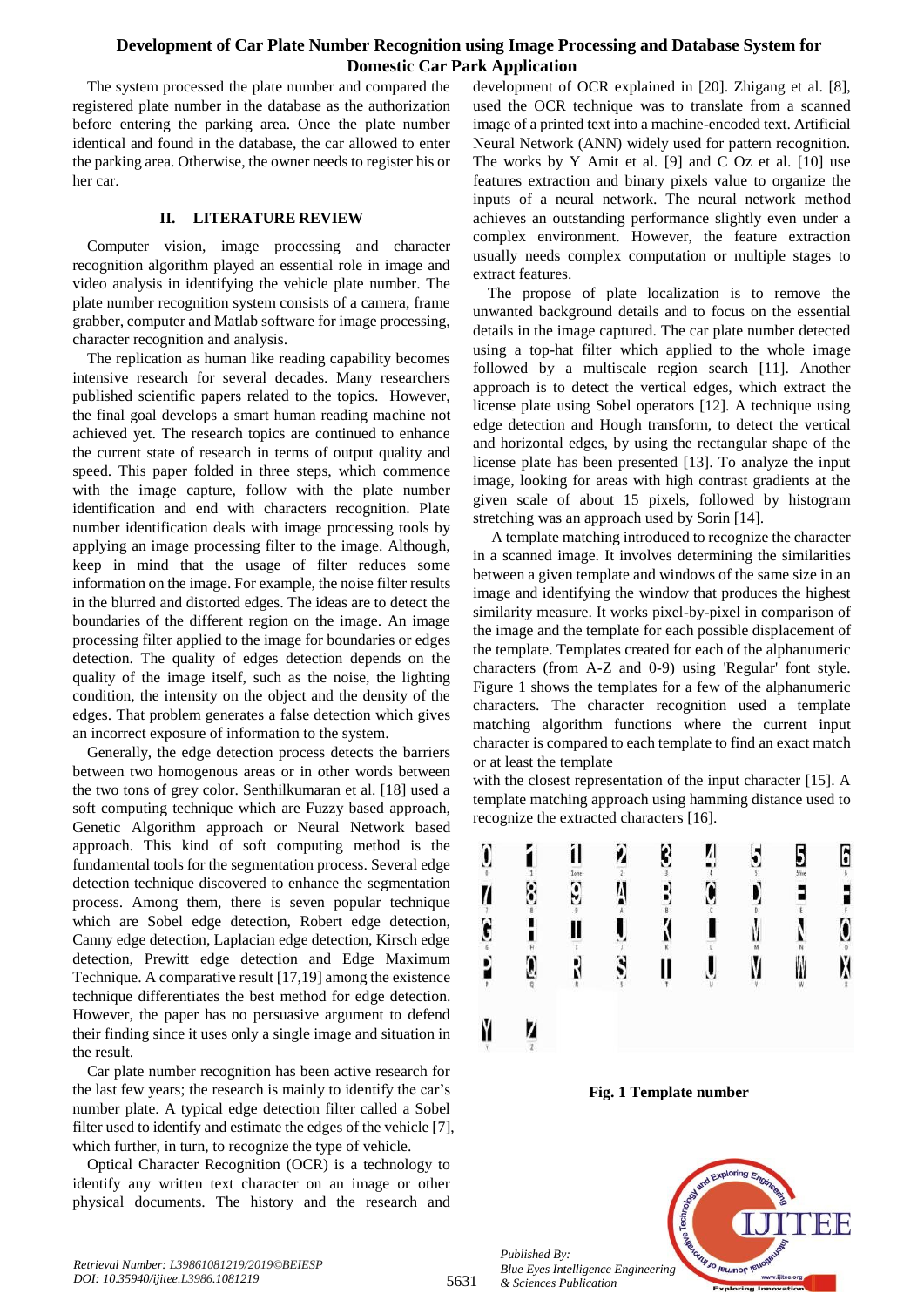#### **III. METHODOLOGY**

Figure 2 shows the complete flowchart of the system operation. The operation of car plate number recognition starts with the input image of the vehicle captures in front of the entry area of the parking system. The system detected the plate number area and localized it. Then, the plate number resized to the correct size, in order to enhance the clarity of the plate number, hence facilitate the further step.



**Fig. 2 Flowchart of the system**

Before that, a test needs to verify either the image consists of a plate number or not; otherwise, other images need to be captured again until the plate number identified. Then, the image color converted to the grayscale image before it can be filtered to eliminate the noise on the image. Later the image will be cropped to get the portion of plate number localization. Later the captured image will be resized to 300 pixels to get the clear image before edge detection process can proceed to detect the boundary of each character of alphanumeric. Next, the image converted to a binary image where the value of white is 0 and black is 1. If there is noise in the captured image, the noise eliminated in order to get only the number plate on the image. After that, the image resizes again before the segmentation process. The segmentation is the bounding box which bounds on each of the characters. The character extracted one by one. Then, each of the characters recognized using a template matching which has discussed previously.

If the number plate recognized by the system and then the system shows the number plate on a notepad, a message box appears to instruct the system to authorize the vehicle to enter

the parking area — the entry vehicle database stored in an excel database.

#### **IV. EXPERIMENTAL RESULTS**

Experiments tested using Malaysian license plate numbers - usually, the color plate number of the car consists of two colors, either black or white. However, the exception gives to certain diplomatic cars. Different color issues on car numbers have been resolved by changing the color of the RGB image to a gray scale image, which is one of the steps in system operation. In our case, the background of the black plate number, while the numbers are white. Car entry images must be in format JPEG (Joint Photography Expert Group) or BMP (Bitmap). The input image needs to be sure of the plate number for the localization process. This system is designed using Matlab 2017b. Figure 3 is a raw image captured by a digital camera. The image is in RGB color system, which refers to the three colors of Red, Green and Blue. The RGB color system consists of a 3D pixel value, which increases the complexity of processing the image.

Then the RGB image converted to a grayscale image. The goal is to reduce complexity while processing the image. The grayscale or an eight-bit image is a multilevel of gray color from 1 to 256 or from black to white (Refer also to the light intensity on the image). Figure 4 is a grayscale image after converting from the RGB image.



**Fig. 3 Input image – RGB color image**

The next process is to identify the plate number. Figure 5 shows that the image crops in vertically and horizontally in a rectangular form. The plate number localize once detected. The purpose of this step is to remove the unwanted background and to focus only on the target object. Figure 6 shows that the plate number has successfully localized from the other object on the image.

Then the plate number resizes in the rectangular form and cover only the plate number background.



*Published By:*

*& Sciences Publication*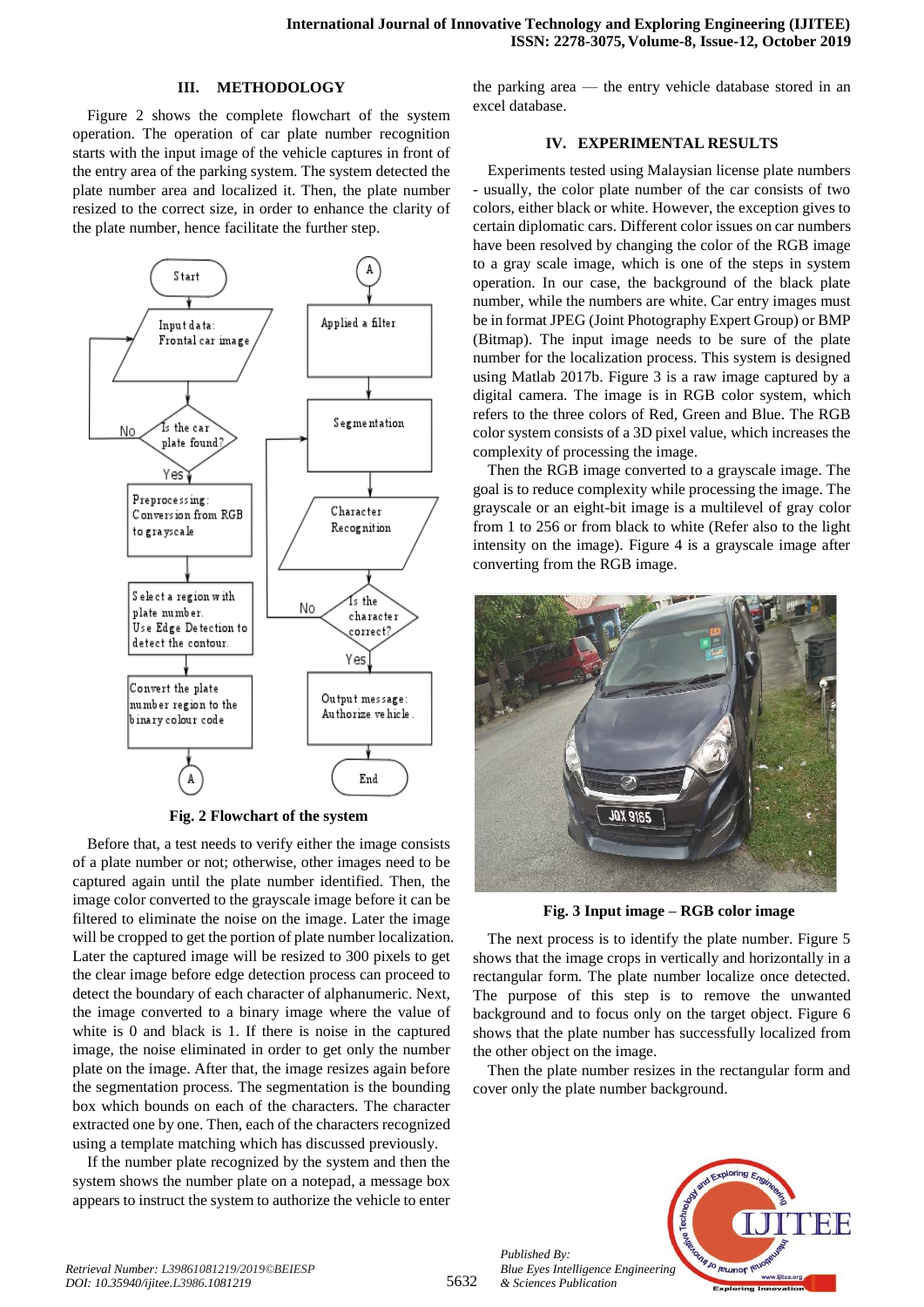

**Fig. 4 Convert RGB to Grayscale image**



**Fig. 5 Cropping the image consists only a plate number**



**Fig. 6 Plate number localization**

Sobel edge detection operators are introduced to detect contours for any color change between black to white and white to black. Figure 7 shows the edge detection after morphological process. This process detects the edge of each character on a car plate number with low contrast results on the characters



## **Fig. 7 Edge detection**

The image is converted to Binary color system to increase the contrast. The binary has only two value, either "0' or "1' or

two colors, either black or white. The threshold value estimated and should be below than the highest intensity value on the image. If the threshold value high than the highest intensity value. The result is a black rectangular. No number appears on the rectangular plate. The value of the threshold should estimate nicely to avoid generating the noise. Figure 8 shows the best value of threshold with a bright white contour of every number. As seen in figure 8, it also generates a small amount of noise. The noise eliminates using the erosion process. Figure 10 shows the result of the background plate less noise compares to figure 8. Figure 9 explains the estimation of the threshold value from the intensity value.



**Fig. 10 Fill the number**

The next step is segmentation. The segmentation process defines and bound each existing character on the plate. The process follows by the individual character extracted, which shows in figure 11 and 12



**Fig. 11 Segmentation**



## **Fig. 12 Character extracted and recognition**

Finally, the alphabets and numbers on the plate identified by using the character recognition method, by comparing the character with the template matching, which stored in the database of the system. If the plate number identical to the

one of the plate number registered in the database, the system allows the car to enter the parking area.



5633 *Published By: Blue Eyes Intelligence Engineering & Sciences Publication*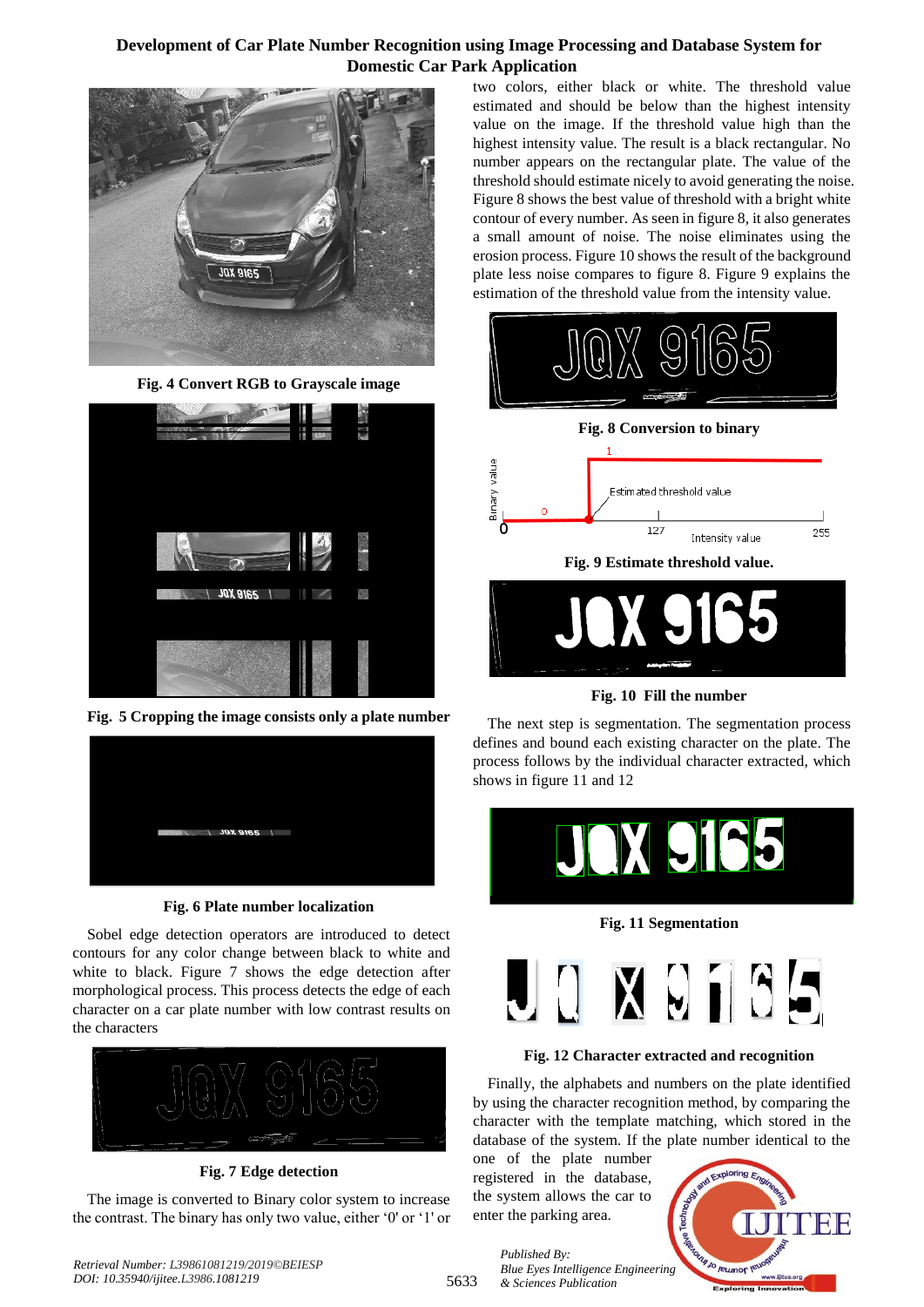| Thank You                                            |  |  |  |
|------------------------------------------------------|--|--|--|
| This car have an authorize to enter the parking area |  |  |  |
|                                                      |  |  |  |

#### **Fig. 13 Output Result**

#### **V. CONCLISION**

The paper presents a working principle of cars plate number identification. The system works automatically on the car parking system, where the car authorized to enter the parking area if the car registered to the parking station. The system aims to replace human by replicating human capability to identify and select the correct object (decision making). Hence, the result of this system commits to increase working efficiency and reduce operation cost. The success of the system is the combination of three block diagrams. The first block diagram is the input image. A camera is used to capture the frontal image of the car. While the second block diagram consists of the processor to process the input image and extract then estimate only the car plate number. The third diagram is the decision maker. The system compares either the car number is identical as the registered in the database or not, in order to allow the car to enter the parking area. The method of car plate identification is quite simple but bring a good impact on the transportation industry.



**Fig. 14 Block diagram**

#### **Future Work**

A future work addressed to enhance the working efficiency and quality of the system. A high definition camera is necessary to capture a clear input image and to avoid motion blur image. A powerful computer processor is required to reduce processing time and communication delay between the camera and computer. A motion blur filter recommended processing blur input image.

#### **ACKNOWLEDGMENT**

Foremost, I would like to express my gratitude to my fellow colleagues from Universiti Kuala Lumpur Malaysian Institute of Marine Engineering Technology (UniKL MIMET), Ahmad Zawawi Jamaluddin, Muhammad Fadli Ghani, Mohd Saidi Hanaffi and Muhammad Naqiuddin Ghazali for the continuous support in this research and development project. Highest appreciation for their patience, motivation, enthusiasm, and immense knowledge. Deepest gratitude also to our institute, UniKL MIMET to support in funding the development of the project.

#### **REFERENCES**

- 1. Xiaojun Zhai, Faycal Bensaali, "Standard Definition ANPR System on FPGA and an Approach to Extend it to HD" in 2013 IEEE GCC Conference and exhibition, November 17-20, Doha, Qatar. pp.214
- 2. A Roy and D.P Ghoshal, "Number Plate Recognition for use in different countries using an improved segmentation," in 2nd National Conference on Emerging Trends and Applications in Computer Science(NCETACS), 2011, pp. 1-5.
- 3. Anton Satria Prabuwono and Ariff Idris, "A Study of Car Park Control System Using Optical Character Recognition," in International Conference on Computer and Electrical Engineering, 2008, pp. 866-870.
- 4. Ch. Jaya Lakshmi, Dr A. Jhansi Rani, Dr K. Sri Ramakrishna, and M. Kanti Kiran, "A Novel Approach for Indian License Recognition System," International Journal of Advanced Engineering Sciences and Technologies, vol. 6, no. 1, pp. 10-14, 2011.
- 5. Yang Yang, Xuhui Gao, and Guowei Yang, "Study the Method of Vehicle License Locating Based on Color Segmentation," Procedia Engineering, vol. 15, pp. 1324-1329, 2011.
- 6. Saima Rafique, Mahboob Iqbal and Hafiz Adnan Habib, "Space Invariant Vehicle Recognition for Toll Plaza Monitoring and Auditing System", Multitopic Conference, 2009. INMIC 2009, IEEE 13th International, pp. 1-6.
- 7. Weihua Wang, "Reach on Sobel Operator for Vehicle Recognition, "International Joint Conference on Artificial Intelligence, pp.448-451, 2009.
- 8. Zhigang Zhang and Cong Wang, "The Research of Vehicle Plate Recognition Technical Based on BP Neural Network," AASRI Procedia, vol. 1, pp. 74-81, 2012.
- 9. Y. Amit, D. Geman, and X. Fan, "A coarse-to-fine strategy for multiclass shape detection," IEEE Transactions on Pattern Analysis and Machine Intelligence, vol. 26, pp. 1606-1621, 2004.
- 10. C. Oz and F. Ercal, "A Practical License Plate Recognition System for Real-Time Environments. Computational Intelligence and Bio-inspired System," Lecture Notes in Computer Science, vol. 3512/2005, pp.497-538, 2005.
- 11. Odone, F. (n.d.). Experiments on a License Plate Recognition System. Technical Report number: DISI-TR-06-17.
- 12. Verma, R. (n.d.). Digital Image Analysis Project Report on License. ECE 532
- 13. Beatriz Diaz Acosta, "Experiments in image segmentation for Automatic US License Plate Recognition", Project report, Blacksburg, Virginia, June 18, 2004.
- 14. Draghici, S. (1997). *"A neural network based artificial vision system for.* Wayne state: Dept. of Computer Science". 1997.
- 15. Ms Ankita Lad1, M. D. (2015). "A Survey on Licence Plate Recognition System". Vol-1 Issue-2.
- 16. Otham Khalifa, S. K. (2007). "Malaysian Vehicle License Plate Recognition", The International Arab Journal of International Technology. Vol.4, No. 4.
- 17. Salem Saleh Al-Amri (2010), "Image Segmentation by Using Edge Detection", International Journal on Computer Science and Engineering Vol. 02, No. 03, 2010, 804-807.
- 18. N Senthilkumaran (2009), "Edge Detection Techniques for Images Segmentation - A Survey of Soft Computing Approaches" International Journal of Recent Trends in Engineering, Vol 1 No. 2 May 2009.
- 19. Saket Bhardwaj," A Survey od Various Edges DEtctor Techniques" Procedia Technology 4 (2012) 220-226.
- 20. S. Mori, C. Y. Suen and K. Yamamoto, "Historical review of OCR research and development," in Proceedings of the IEEE, vol. 80, no. 7, pp. 1029-1058, July 1992.

#### **AUTHORS PROFILE**



**Atzroulnizam Bin Abu** received the BSc degree in Electronics, Electrotechnique and Automation from Universite de Nice Sophia Antipolis France, 2005 and MSc degree in Information, Decision and Automation from Universite de La Rochelle, France in 2010. Upon

His Graduation, He worked at Sapura Thales Electronics Sdn. Bhd, where he involved in Level 4 maintenance for TRC (tactical radio combat) as Electronics Design Engineer. Since 2008, Atzroulnizam Abu has been with

Universiti Kuala Lumpur at Lumut, Campus, where he holds a position as a lecturer under section Marine Electrical and Electronics

*& Sciences Publication* 

*Published By:*



*Retrieval Number: L39861081219/2019©BEIESP DOI: 10.35940/ijitee.L3986.1081219*